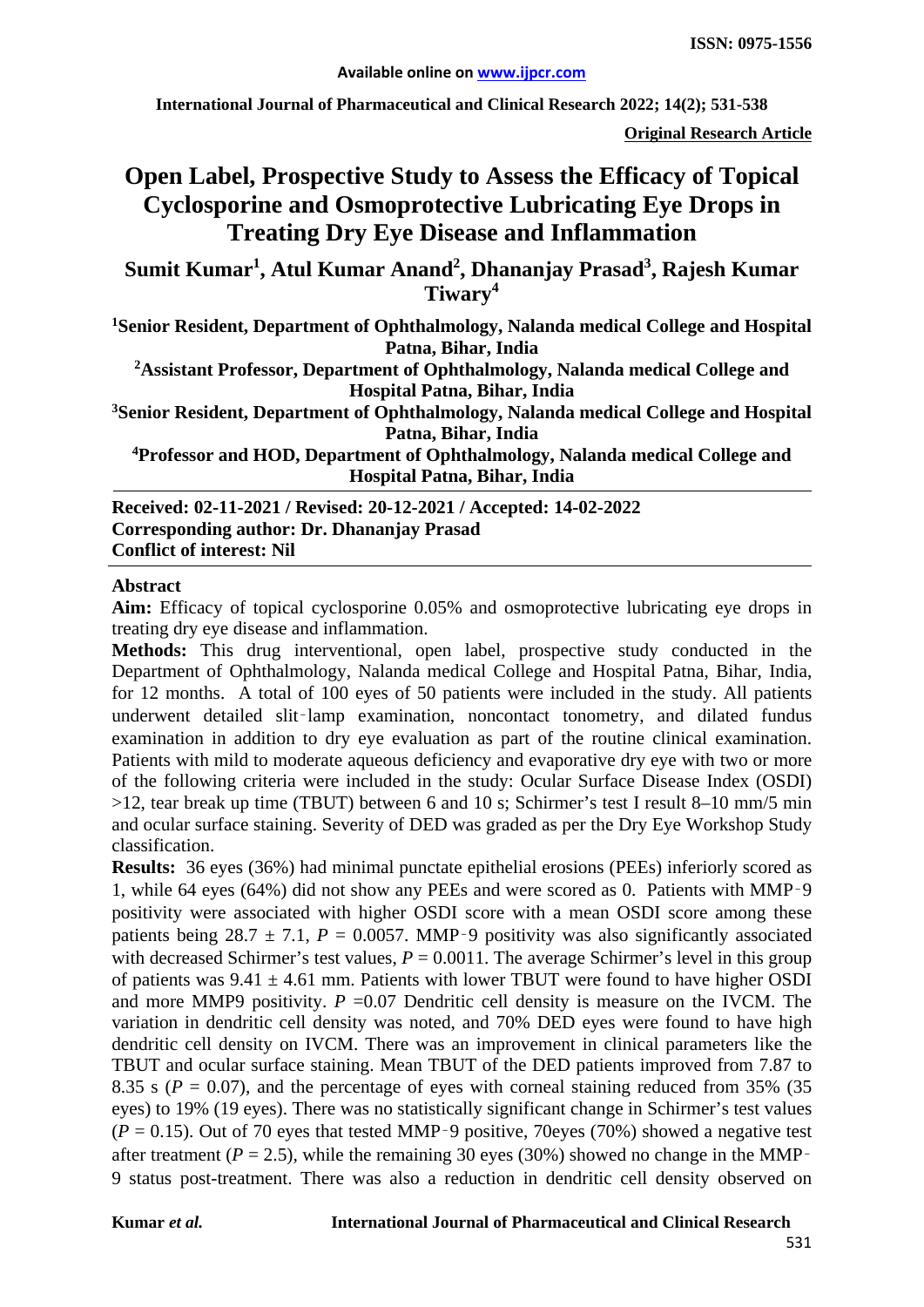IVCM. There was a significant improvement in the mean OSDI scores of patients on treatment (14.2  $\pm$  7.4 after 6 months compared to 24.7  $\pm$  10.8 at baseline, *P* < 0.001. **Conclusion:** The treatment of DED can be extremely challenging due to the varied subjective symptoms and objective signs with which the patient presents.

**Keywords:** cyclosporine, osmoprotective, dry eyes

This is an Open Access article that uses a fund-ing model which does not charge readers or their institutions for access and distributed under the terms of the Creative Commons Attribution License (http://creativecommons.org/licenses/by/4.0) and the Budapest Open Access Initiative (http://www.budapestopenaccessinitiative.org/read), which permit unrestricted use, distribution, and reproduction in any medium, provided original work is properly credited.

#### **Introduction**

Dry-eye disease or kerato conjunctivitis sicca (KCS) is a common, multifactorial, symptomatic disease that is associated with increased osmolarity of the tear film and ocular surface inflammation.[1] It is associated with symptoms of ocular discomfort such as burning, sense of dryness, foreign body sensation, ocular pain, and is sometimes associated with photophobia, blurred vision, visual fatigue, and sight-threatening corneal complications in severe cases.[2] Pathogenesis of KCS has not been completely clarified. Many clinical and pathological changes affecting tear film, lacrimal glands, and eyelids with resulting deficiency in the tear film whether caused by decreased lacrimation or excessive evaporation.[3] A wide spectrum of ocular surface cells, including epithelial, inflammatory, immune, and goblet cells, may play a role in its pathogenesis.[4] Many studies propose new concepts of its pathogenesis, including that KCS seems to be caused by inflammation mediated by Tcell lymphocytes.[5] Decreased tear volume, increased osmolarity, disorder of cytokine balance, and increased matrix metalloproteinases can be seen in dry-eye disease. It has been demonstrated that inflammation and apoptosis might play a role in the development of dry eyes.[6] currently; artificial tears are the most common initial approach used to relieve symptoms in patients with mild dry eyes. Anti-inflammatory therapies, namely topical cyclosporine and corticosteroids were recommended for patients with moderate to severe symptoms, mild

corneal staining, conjunctival staining, followed by options such as tetracyclines and punctal plugs for severe symptoms, marked or central corneal staining, and filamentary keratitis.[7] Long-term use of topical corticosteroids may be associated with glaucoma, cataracts, and other steroid-related side effects. In contrast, topical cyclosporine, which specifically blocks T-cell activation, may be a more appropriate long-term therapy because it is not associated with either significant systemic adverse events or the common steroid-related ocular side effects.[8] Topical cyclosporine ophthalmic emulsion 0.05% is a topical anti-inflammatory drug that has been approved by the United States Food and Drug Administration for the treatment of moderate to severe dry eyes. It is indicated to increase tear production in patients with reduced tear production presumably due to ocular inflammation.[9] Cyclosporine A (CsA) is a fungal-derived peptide that inhibits Tcell activation and consequently inhibits the inflammatory cytokine production (selective inhibition of interleukin-1). In addition, CsA inhibits apoptosis and increases the density of conjunctival goblet cells.[10] In two multicenter, randomized, prospective, phase III clinical trials, topical cyclosporine 0.05% was shown to improve categorized Schirmer values, reduce corneal staining, and improve subjective measures, including blurred vision and dependence on artificial tears relative to vehicle. Burning and stinging upon instillation were the most common treatment-related side effects.[11] This study evaluates the effect of a combination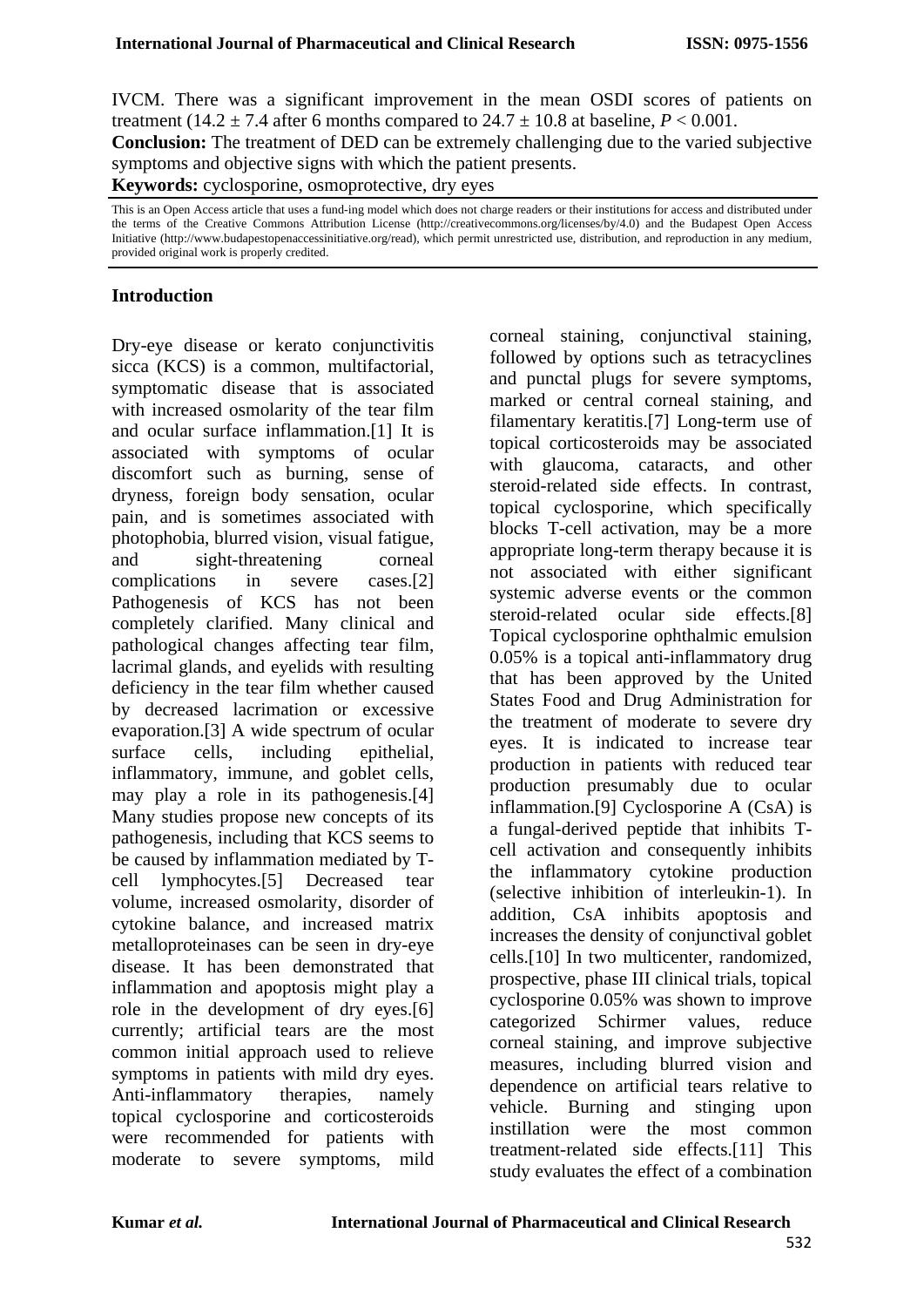of lubricant osmoprotectant eye drops with cyclosporine  $\overline{A}$  0.05% eve drops in the treatment of DED and associated inflammation.

### **Material and methods**

This drug interventional, open label, prospective study conducted in the Department of Ophthalmology, Nalanda medical College and Hospital Patna, Bihar, India, for 12 months.

#### Methodology

A total of 100 eyes of 50 patients were included in the study. All patients underwent detailed slit-lamp examination, noncontact tonometry, and dilated fundus examination in addition to dry eye evaluation as part of the routine clinical examination. Patients with mild to moderate aqueous deficiency and evaporative dry eye with two or more of the following criteria were included in the study: Ocular Surface Disease Index (OSDI) >12, tear break up time (TBUT) between 6 and 10 s; Schirmer's test I result 8–10 mm/5 min and ocular surface staining. Severity of DED was graded as per the Dry Eye Workshop Study classification.[12]

Patients with severe aqueous deficiency dry eye, meibomian gland dysfunction requiring treatment, cicatrizing causes of ocular surface inflammation (e.g. Stevens Johnson syndrome, ocular cicatricial pemphigoid), active or past history of uveitis, use of chronic topical medications, ocular infections, previous ocular surgery, those already on medications, and use of contact lens were excluded from the study. Patients who did not come for follow‑up at the scheduled visit or stopped medications prematurely were excluded from the study. Dry eye examinations were performed in the following sequence: OSDI questionnaire, Inflamma Dry test, Schimers test, TBUT, and ocular surface staining with fluorescein and *in vivo*  confocal microscopy (IVCM) by

Heidelberg Retinal Tomograph 2 Rostock cornea module (Heidelberg engineering, GmBH, Dossenheim, Germany). OSDI is a globally accepted DED assessment tool consisting of 12 questions. The OSDI score ranges from 0 to 100, with higher grading scores implying more severe disease  $(0-12$  is normal,  $13-22$  mild,  $23-$ 32 moderate, and 33–100 severe disease). TBUT assessment was done using a fluorescein dye strip and TBUT was measured on the slit-lamp under cobaltblue light. The time interval between the patient's blink and the break in the stained tear film is noted as the TBUT. Schirmer's test 1 was done by placing standardized strips in the lateral one‑third of the lower eyelid without anesthesia. After 5 min, the length of the wetting of the strips noted. Schirmer's test with anesthesia was performed by instilling topical anesthetic proparacaine 0.5% eye drops in the eye and repeating the same test with the Schirmer's strip after dabbing off the excess fluid from the lid margin. The cornea staining score was graded as per the Sjogren's International Collaborative Clinical Alliance registry ocular examination protocol.[13]

The MMP-9 assessment was done using the Inflamma Dry assay, which is a visual, qualitative clinic-based test. The sample is collected from the tear meniscus at multiple locations on the lower lid. It is then transferred to the cartridge for testing. The test kit is placed on the horizontal surface and read after 10 min. A positive test has a blue and red line in the test window. A test result without a blue line is invalid. [7] IVCM was done before and after using the medications to identify dendritic cell density in the cornea, which is also a marker of inflammation.[14 ]

All patients were advised to use osmoprotective eye drops (Osmodrops, Cipla Ltd) four times a day and topical preservative free cyclosporine ophthalmic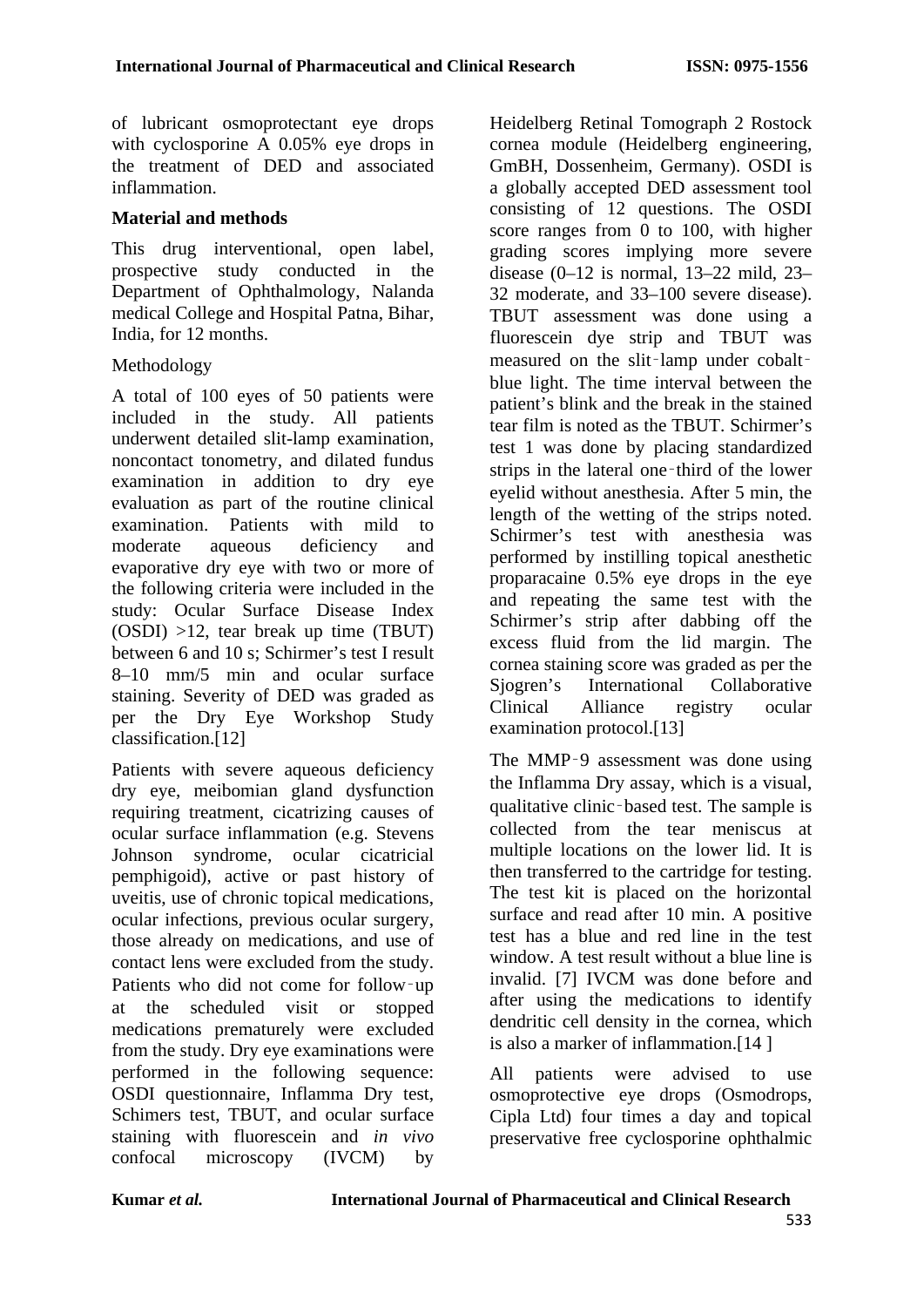emulsion 0.05% (Imudrops, Cipla Ltd), one drop twice a day in each eye, approximately 12 h apart, as per the international recommendations for the use of cyclosporine in the management of DED.[15] After 6 months, the treatment response was evaluated by repeating the same tests done before starting medications and comparing the values to pretreatment levels.

## **Statistical analysis**

All statistical analysis was performed using the GraphPad 6.0 (GraphPad Software, Inc., La Jolla, CA, USA). The mean value of the individual groups was reported as mean  $\pm$  SD. A *P* value of  $\lt$ 0.05 was considered statistically significant.

# **Results**

A total of 100 eyes of 50 DED patients were included in the study. The mean age was  $31.67 \pm 10.24$  years (range: 20–45) years). There were 25 females and 25 males included. These patients were followed up for a period of 6 months and underwent a repeat clinical assessment of their dry eye status at 6 months. Mean Schirmer's test value was  $10.41 \pm 4.32$  at 5 min (range 6–30) in DED patients. Mean TBUT of the DED patients was 7.87  $\pm$ 3.35 s (range 5–10). Mean OSDI score was  $24.7 + 10.8$ .

36 eyes (36%) had minimal punctate epithelial erosions (PEEs) inferiorly scored as 1, while 64 eyes (64%) did not show any PEEs and were scored as 0 [table 1].

| Table 1. I Te-treatment I unclute epithelial el osions (I EES) score |                |      |
|----------------------------------------------------------------------|----------------|------|
|                                                                      | Number of eyes | $\%$ |
| Punctate epithelial erosions (PEEs) scored as 1                      | 36             | 36   |
| Punctate epithelial erosions (PEEs) scored as 0                      | 64             | 64   |

**Table 1. Pre-treatment Punctate epithelial erosions (PEEs) score**

Of the 100 eyes in the 50 DED patients, 50% (50 eyes) tested positive for MMP‑9 at presentation. Patients with MMP‑9 positivity were associated with higher OSDI score with a mean OSDI score among these patients being  $28.7 \pm 7.1$ ,  $P =$ 0.0057. MMP‑9 positivity was also significantly associated with decreased Schirmer's test values,  $P = 0.0011$ . The average Schirmer's level in this group of patients was  $9.41 \pm 4.61$  mm. Patients with lower TBUT were found to have higher OSDI and more MMP9 positivity. *P* =0.07 Dendritic cell density is measure on the IVCM. The variation in dendritic cell density was noted, and 70% DED eyes were found to have high dendritic cell density on IVCM. There was an improvement in clinical parameters like

the TBUT and ocular surface staining. Mean TBUT of the DED patients improved from 7.87 to 8.35 s ( $P = 0.07$ ), and the percentage of eyes with corneal staining reduced from 35% (35 eyes) to 19% (19 eyes). There was no statistically significant change in Schirmer's test values  $(P = 0.15)$ . Out of 70 eyes that tested MMP‑9 positive, 70eyes (70%) showed a negative test after treatment  $(P =$ 2.5), while the remaining 30 eyes (30%) showed no change in the MMP‑9 status post treatment. There was also a reduction in dendritic cell density observed on IVCM. There was a significant improvement in the mean OSDI scores of patients on treatment (14.2  $\pm$  7.4 after 6 months compared to  $24.7 \pm 10.8$  at baseline, *P* < 0.001.

|                 | Mean OSDI scores |
|-----------------|------------------|
| Pre-treatment   | $24.7 \pm 10.8$  |
| After treatment | $2 + 7.4$        |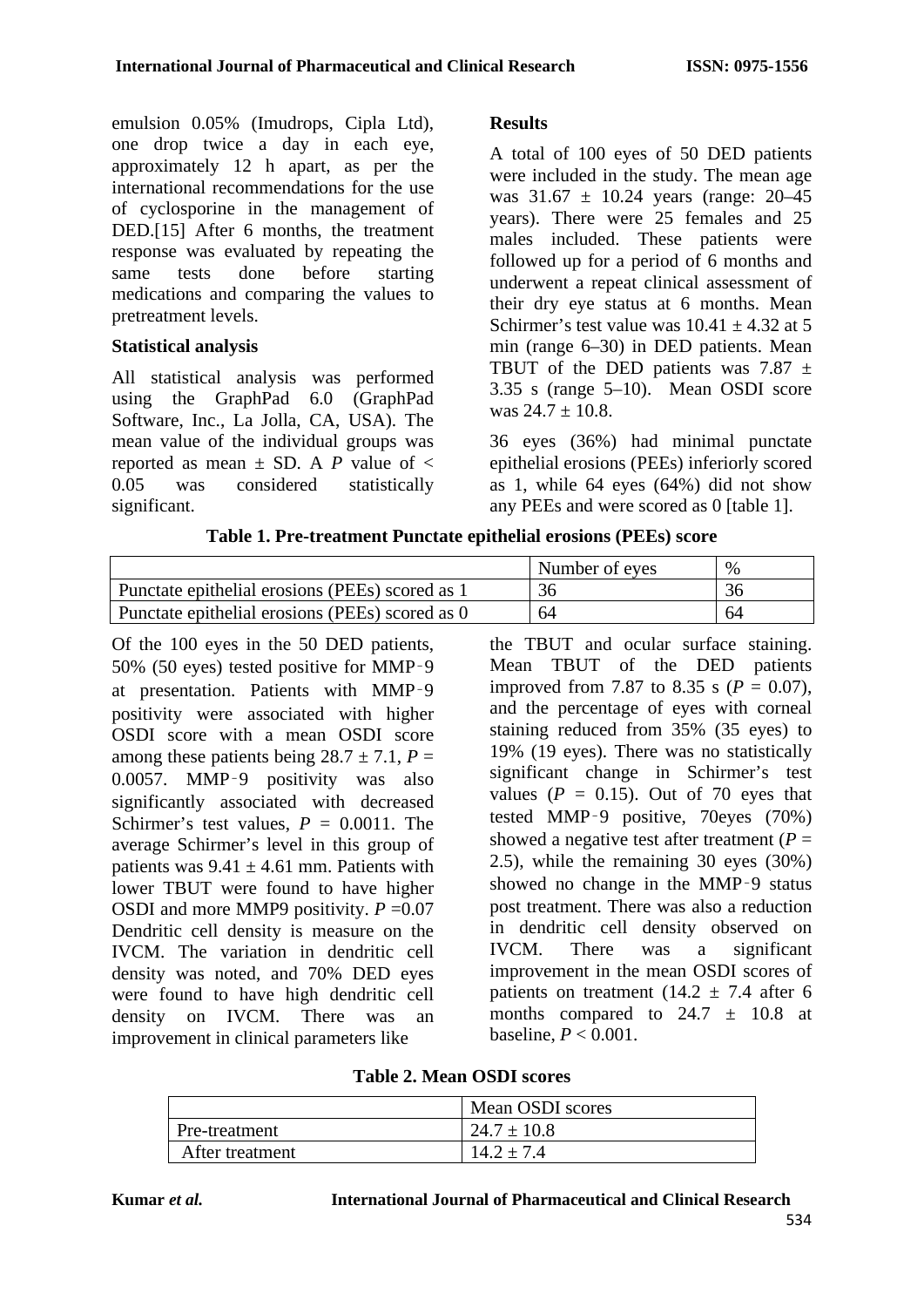# **Discussion**

DED is a widely prevalent multifactorial disease of the ocular surface and tear film and has been found to affect 5–40% of adults with increasing prevalence with age and female gender among other risk factors.[12,16,17] Our study had a lower age group of patients with the age range from 20 to 45 years. This has been noted in other studies as well which have shown an increase in the prevalence of DED especially evaporative forms of the disease even among the younger age group.[18,19] This could be related to the increase in computer and digital screen usage in recent times.[20] Multiple studies on DED have shown it to have a higher prevalence among women; however, in our study, there was no significant difference in numbers between males and females. A possible explanation for this could be that this study included milder cases of aqueous deficient and evaporative dry eye in a younger population and gender preponderance is more associated with older age groups due to the associated hormonal changes.[21,22] This study included patients who had mild DED but were still symptomatic with moderate range of OSDI and ocular surface inflammation based on clinical features, MMP‑9 positivity, and IVCM dendritic cell changes. Treatment of DED is targeted at restoring the tear volume and quality and reducing the inflammation on the surface.

Studies have shown that inflammation is central to the disease irrespective of the underlying cause and breaking the cycle of inflammation is integral to the treatment of DED. The inflammation of the ocular surface is connected to the hyperosmolarity, tear instability, and apoptosis of the corneal and conjunctival epithelial cells.[23-25] [Hyperosmolarity triggers the release of MMP‑9 by various pathways.[26]

In our study, we found a high number of MMP‑9 positive as tested by the Inflamma Dry rapid assay kit in subjects with clinical DED, thereby confirming the inflammatory status of the underlying condition. This finding is similar to results from other studies which have shown that patients with dry eye syndrome (DED) had higher levels of MMP-9 levels as compared to those without and the MMP‑ 9 activity increased proportionally to increasing severity of DED.[27] Hence, the MMP‑9 level can be used to monitor treatment response in patients with DED.The management of DED is multipronged, with replenishment of tear film, improving the stability of the tear film, and reducing ocular inflammation as its key tenets. It has been shown that the use of topical medications with antiinflammatory properties, such as cyclosporine, corticosteroids, and doxycycline may suppress MMP‑9 levels in the tears and decrease apoptosis on the ocular surface.[28,29] We found similar results in our study, in which we used preservative free cyclosporine A eye drops (Imudrops, Cipla Ltd) as an antiinflammatory agent and analyzed the levels of MMP‑9 at 6 months after use of cyclosporine A. We found that there was a statistically significant improvement (*P* < 0.01) in the levels of MMP‑9 post treatment compared to baseline, indicating that topical cyclosporine A 0.05% was beneficial in reducing the underlying inflammation. This also translated to a clinical subjective improvement in patient symptoms as measured by the OSDI scores.

Another important aspect of DED pathogenesis is the tear hyperosmolarity, which results in increased expression and production of proinflammatory cytokines and chemokines. New formulations of artificial tears have been developed that include one or more osmoprotectants like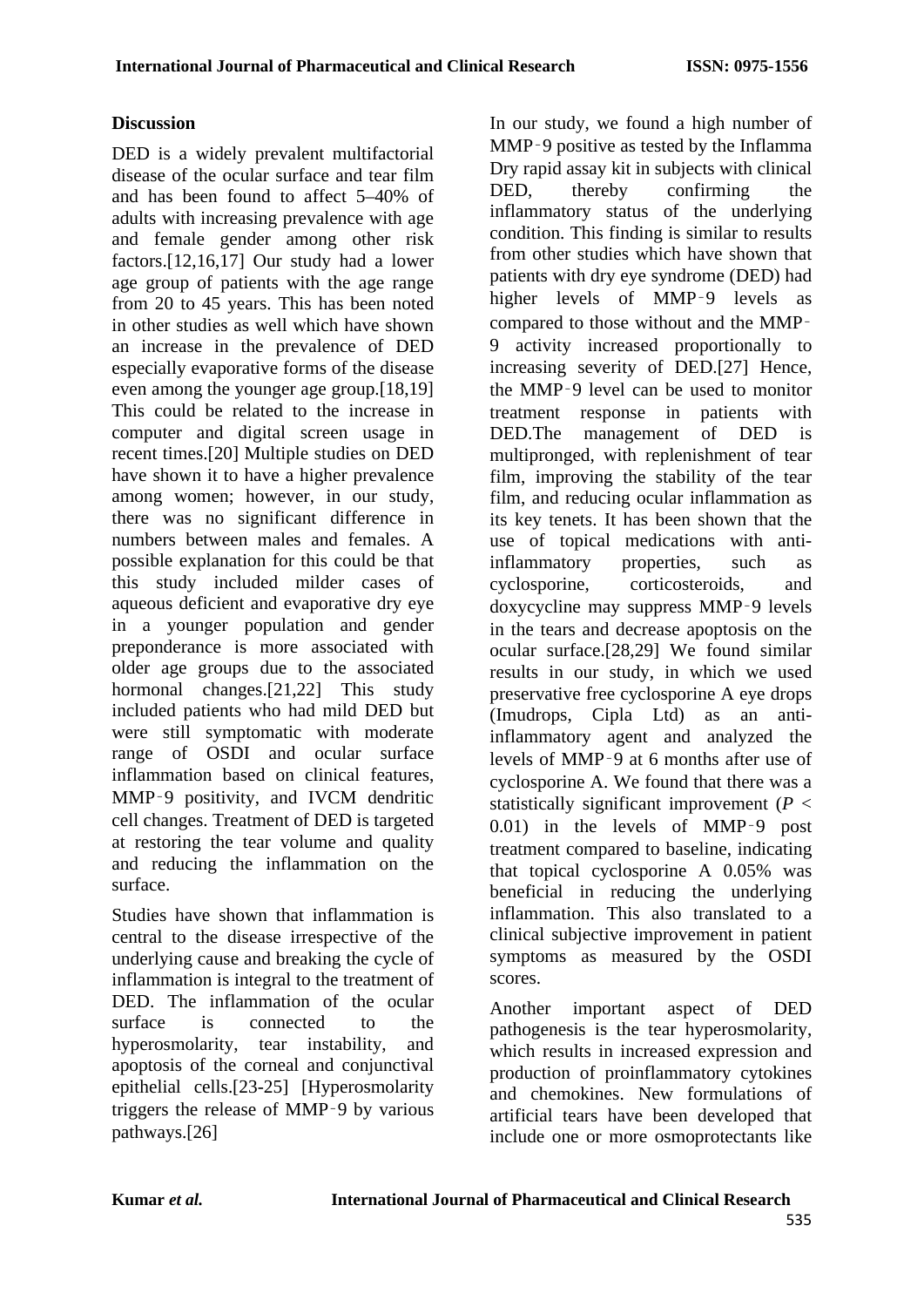erythritol,[30] L-carnintine,[31] which counteract effects of hyperosmotic stress.[32] Medications that modulate the hyperosmolarity of the ocular surface and topical cyclosporine, which inhibits T cell activation, work synergistically to improve symptoms and signs of dry eye patients with high MMP 9

We studied the effect of osmoprotective eye drops (cyclosporine A 0.05% (Imudrops, Cipla Ltd) in combination with cyclosporine A 0.05% in this study. Our patients seemed to have benefited from this synergistic combination which is reflected in the overall improvement in the OSDI score, ocular surface staining, and decrease in the MMP‑9 levels. This is similar to findings reported in other studies that the use of CMC and osmoprotectants in patients with DED decreased their ocular surface staining.[33] Increasing severity of the disease or additional problems like meibomian gland dysfunction or underlying systemic disease require multiple modalities of therapy. As the patients in this study did not have any significant meibomian gland dysfunction, systemic disease, or severe dry eye-related ocular surface changes, the management did not warrant any additional therapies.[34]

# **Conclusion**

The treatment of DED can be extremely challenging due to the varied subjective symptoms and objective signs with which the patient presents. The inflammation and loss of homeostasis in DED need to be treated to achieve adequate clinical and symptomatic improvement in cases of mild DED. In addition to routine dry eye tests like the Schirmer's and TBUT, diagnosis can be aided by using tests to detect MMP ‑9‑related inflammation. Medications like osmoprotectants add an extra aspect of protection and treatment over and above the simple lubricating of the ocular surface. This study reinforces the idea that topical cyclosporine 0.05% and osmoprotective lubricants have an important role to play in the management of DED. Additional studies are also warranted in the future with a larger sample and longer follow-up to provide better results.

## **Reference**

- 1. Schaumberg DA, Sullivan DA, Buring JE, Dana MR. Prevalence of dry eye syndrome among US women. Am J Ophthalmol 2003; 136:318–326.
- 2. Zoukhri D. Effect of inflammation on lacrimal gland function. Exp Eye Res 2006; 82:885–898.
- 3. Gayton JL. Etiology, prevalence, and treatment of dry eye disease. Clin Ophthalmol 2009; 3:405–412.
- 4. Johnson ME, Murphy PJ. Changes in the tear film and ocular surface from dry eye syndrome. Prog Retin Eye Res 2004; 23:449–474.
- 5. Chen Q, Li X, He W, Zhang H, Gao A, Cheng Y, *et al.* The epitope study of alpha-fodrin autoantibody in primary Sjögren's syndrome. Clin Exp Immunol 2007; 149:497–503.
- 6. Pflugfelder SC. Anti-inflammatory therapy for dry eye. Am J Ophthalmol 2004; 137:337–342.
- 7. Behrens A, Doyle JJ, Stern L. Dysfunctional tear syndrome: a Delphi approach to treatment recommendations. Cornea 2006; 25:900–907.
- 8. Rajpal RK, Digby D, D'Aversa G, Mah F, Hollander DA, Conway T. Intraocular pressure elevations with loteprednol etabonate: a retrospective chart review. J Ocul Pharmacol Ther 2011; 27:305–308.
- 9. Rao SN. Topical cyclosporine 0.05% for the prevention of dry eye disease progression. J Ocul Pharmacol Ther 2010; 26:157–164.
- 10. Matsuda S, Koyasu S. Mechanisms of action of cyclosporine.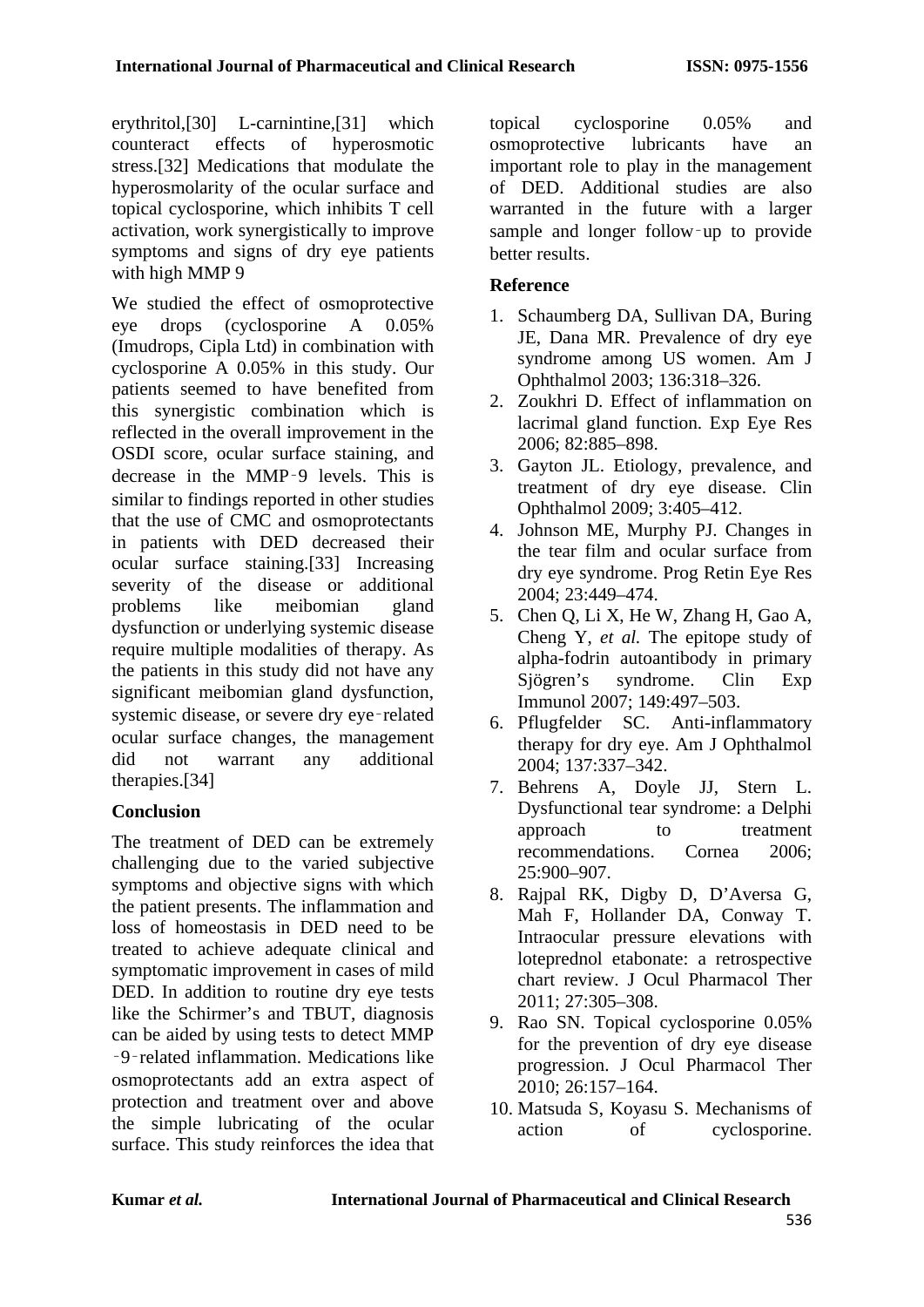Immunopharmacology 2000; 47:119– 125.

- 11. Sall K, Stevenson OD, Mundorf TK, Reis BL. Two multicenter, randomized studies of the efficacy and safety of cyclosporine ophthalmic emulsion in moderate to severe dry eye disease. CsA Phase 3 Study Group. Ophthalmology 2000; 107:631–639.
- 12. The epidemiology of dry eye disease:<br>Report of the epidemiology Report of the epidemiology subcommittee of the international dry eye workshop (2007). Ocul Surf 2007;5:93‑107.
- 13. Whitcher JP, Shiboski CH, Shiboski SC, Heidenreich AM, Kitagawa K, Zhang S, *et al*. A simplified quantitative method for assessing keratoconjunctivitis sicca from the Sjogren's Syndrome International Registry. Am J Ophthalmol 2010;149:405‑15.
- 14. Hernández, P. C., Pinedo, C. M., Rodríguez, R. P., Higuera, E. J., Peláez, D. S., Camuñas, Ángel F., & Fernández, J. M. (2021). Coloduodenal fistula in right colorectal cancer: Case report and review of the literature. Journal of Medical Research and Health Sciences, 4(1), 1135–1138. https://doi.org/10.15520/jmrhs.v4i1. 303
- 15. Khamar P, Nair AP, Shetty R, Vaidya T, Subramani M, Ponnalagu M, *et al*. Dysregulated tear fluid nociception‑associated factors, corneal dendritic cell density, and vitamin d levels in evaporative dry eye. Invest Ophthalmol Vis Sci 2019;60:2532‑42.
- 16. Sacchetti M, Mantelli F, Lambiase A, Mastropasqua A, Merlo D, Bonini S. Systematic review of randomised clinical trials on topical ciclosporin A for the treatment of dry eye disease. Br J Ophthalmol 2014;98:1016‑22.
- 17. Stapleton F, Alves M, Bunya VY, Jalbert I, Lekhanont K, Malet F, *et al*. TFOS DEWS II epidemiology report. Ocul Surf 2017;15:334‑65.
- 18. Shah S, Jani H. Prevalence and associated factors of dry eye: Our experience in patients above 40 years of age at a Tertiary Care Center. Oman J Ophthalmol 2015;8:151‑6.
- 19. Farrand KF, Fridman M, Stillman IÖ, Schaumberg DA. Prevalence of diagnosed dry eye disease in the United States among adults aged 18 years and older. Am J Ophthalmol 2017;182:90‑8.
- 20. Dana R, Bradley JL, Guerin A, Pivneva I, Stillman IÖ, Evans AM, *et al*. Estimated prevalence and incidence of dry eye disease based on coding analysis of a large, All‑age United States Health Care System. Am J Ophthalmol 2019;202:47‑54.
- 21. Akkaya S, Atakan T, Acikalin B, Aksoy S, Ozkurt Y. Effects of long-term computer use on eye dryness. North Clin Istanb 2018;5:319‑22.
- 22. Tsubota K, Pflugfelder SC, Liu Z, Baudouin C, Kim HM, Messmer EM, *et al*. Defining dry eye from a clinical perspective. Int J Mol Sci 2020;21:9271.
- 23. Ahn JH, Choi YH, Paik HJ, Kim MK, Wee WR, Kim DH. Sex differences in the effect of aging on dry eye disease. Clin Interv Aging 2017;12:1331‑8.
- 24. Rhee MK, Mah FS. Inflammation in dry eye disease: How do we break the cycle? Ophthalmology 2017;124:S14‑9.
- 25. Corrales RM, Stern ME, De Paiva CS, Welch J, Li DQ, Pflugfelder SC. Desiccating stress stimulates expression of matrix metalloproteinases by the corneal epithelium. Invest Ophthalmol Vis Sci 2006;47:3293‑302.
- 26. Tomlinson A, Khanal S, Ramaesh K, Diaper C, McFadyen A. Tear film osmolarity: Determination of a referent for dry eye diagnosis. Invest Ophthalmol Vis Sci 2006;47:4309‑15.